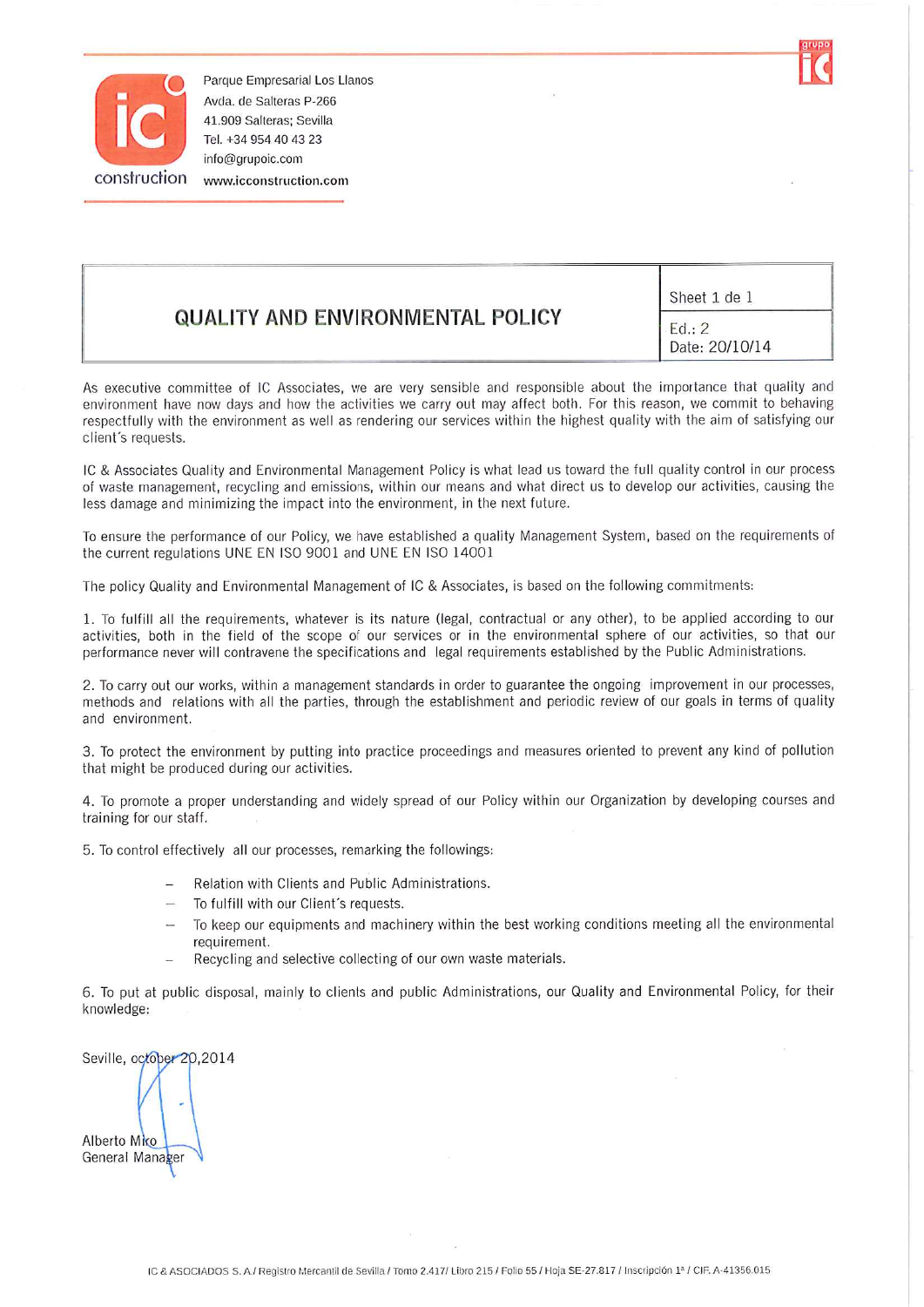

# **Certification**

Awarded to

#### IC ASOCIADOS SA

#### PARQUE EMPRESARIAL LOS LLANOS AVDA DE SALTERAS P-266-B3 - 41909 - SALTERAS - SEVILLA - ESPAÑA

Bureau Veritas certification certifies that the Management System has been audited and found to be in accordance with the requirements of standard:

**STANDARD** 

# ISO 9001:2015

Scope of certification:

### QUALITY CONTROL OF HVAC FACILITIES.

Certification/Renovation Audit: 13-04-2021 Original approval date: - <sup>1</sup> Certificate Number: Certificate expiration date: Effective date: 19-05-2021 02-05-2024 Expiry date of previous cycle: 02-05-2021 03-05-2012 ES120142

This certificate is valid, subject to the general and specific terms and conditions of certification services





Bureau Veritas Iberia S.L.

C/ Valportillo Primera 22-24, Edificio Caoba, 28108 Alcobendas - Madrid, España CER